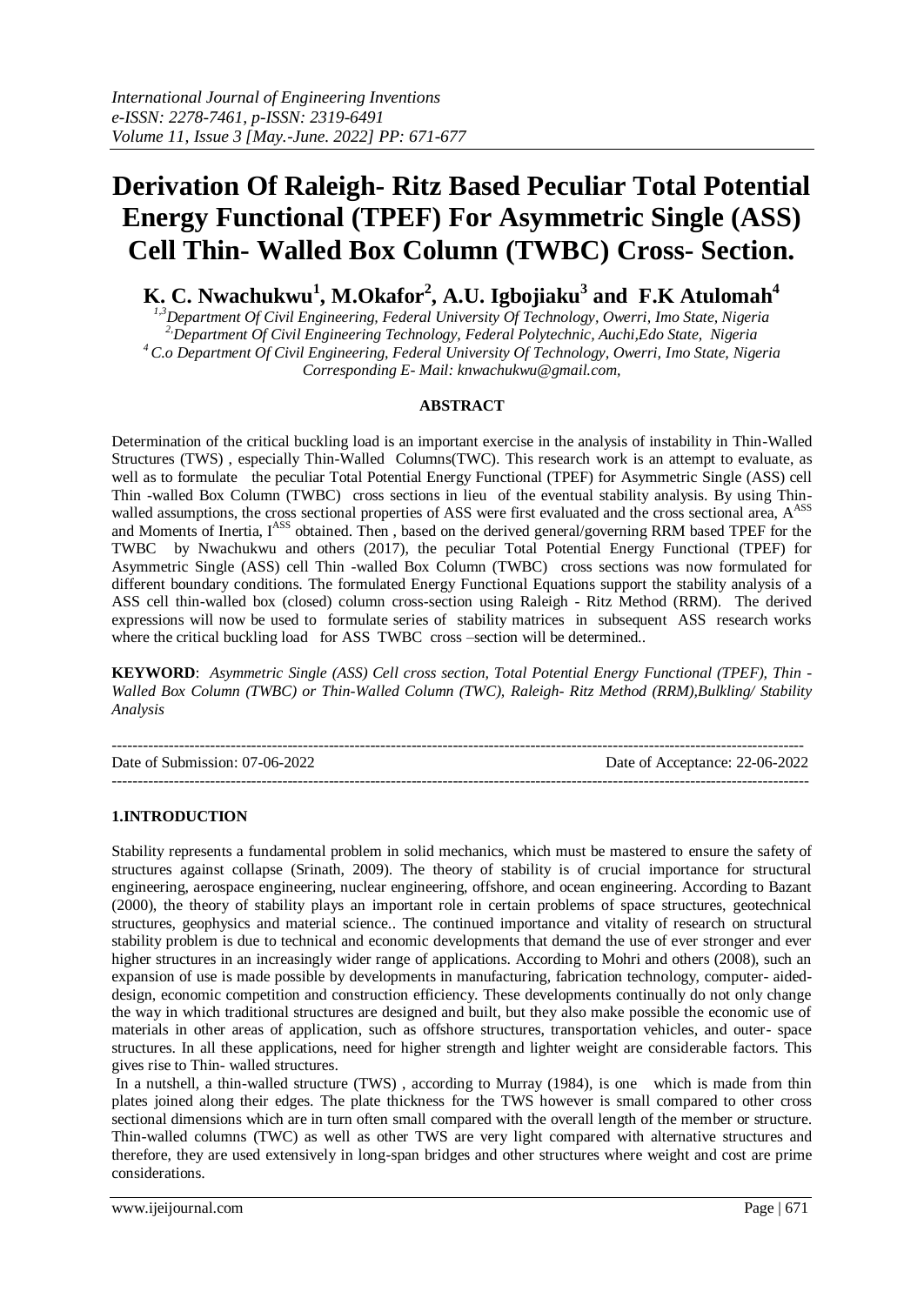ASS are common examples of TWC cross –sections .According to Simao and Simoes da silva (2004), the use of very slender thin-walled cross-sections members have become increasingly in demand due to their high stiffness/weight ratio, in recent years. In general, according to Ezeh and Osadebe (2010), thin-walled structures consist of a wide and growing field of engineering application which seek efficiency and effectiveness in strength and cost by minimizing material. For about a century many branches of the industry have sought stronger and at the same time lighter structural solutions which optimize the effectiveness and the cost of the structures (Andreassen, 2012). Such industries cut across civil, offshore, mechanical, naval, and aerospace industries.

This present study is an attempt to evaluate and formulate the TPEF for ASS cross-sections. It is the follow up of the works by Nwachukwu and others (2017) and Nwachukwu and others (2021a) where the governing equation for the TPEF for a TWBC applicable to RRM and peculiar TPEF for DSS cross – section were derived respectively .Recently , many researchers have carried out one form of analysis or the other on thin- walled box columns and related topics. For instant, Krolak and others (2009) presented a theoretical, numerical and experimental analysis of the stability and ultimate load of multi-cell thin-walled columns of rectangular and square cross-sections subjected to axial compression. Shanmugam and others (1989) presented a numerical method to investigate the ultimate strength behavior of thin-walled steel box columns subjected to axial loads and biaxial end moments. The work of Ezeh (2009) involved a theoretical formulation based on Vlasov's theory as modified by Varbanov, in analyzing flexural, flexural-torsional, and flexural-torsional-distortional buckling modes of thin-walled closed columns. Chidolue and Osadebe (2012), also used Vlasov's theory to carryout Torsional- Distortional analysis of thin- walled box girder bridges. Chidolue and Aginam (2012) investigated the effects of shape factor on the Flexural- Torsional-Distortional behavior of thin- walled box girder structures using Vlasov's Theory. Ezeh (2010) also investigated the buckling behavior of axially compressed multi- cell doubly symmetric thin- walled column using Vlasov's theory. The works of Osadebe and Chidolue (2012a), Osadebe and Chidolue (2012b), Osadebe and Ezeh (2009a), Osadebe and Ezeh (2009b) were also based on Vlasov's method. Nwachukwu and others (2017) and Nwachukwu and others (2021a) derived the RRM based governing TPEF equation for the TWBC applicable to RRM and evaluate and formulate the peculiar TPEF for DSS cross – section respectively . Nwachukwu and others (2021b) evaluated and formulated the TPEF for DSM and MSM cross section.. Finally, Nwachukwu and others (2022) have also evaluated and formulated the peculiar TPEF for MSS TWC cross section.

Thus in the area of stability analysis of thin-walled box (closed) columns, little or no effort has been done to use RRM to evaluate and formulate the peculiar TPEF for ASS cross section. Henceforth, the need for this recent research work. The derived energy functional will now be used to analyze a ASS thin- walled box (closed) columns of different boundary conditions in subsequent works.

### **2. BACKGROUND TO RRM BASED TWBC STABILTY ANALYSIS**

Following the work of Nwachukwu and others (2017), the TPEF based on RRM has been formulated as  $\pi$  =  $k_1 \int_L v^2 x^2 (2L - x)^2 dx$  +  $k_2 \int_L (v^1)^2 dx + k_3 \int_L (v^1)^2 dx - k_4 \int_L (v^1)^2 dx$  $2 dx.$  (1)

where, 
$$
k_1 = \frac{Ap^2}{8EI^2}
$$
;  $k_2 = \frac{AG}{2}$ ;  $k_3 = \frac{EI}{2}$ ; and  $k_4 = \frac{P}{2}$  (a-d)  
When P is critical building lead. A is Green, satisfied are a F is even, including of elasticity. C is chosen.

Where P is critical buckling load, A is Cross sectional area, E is young modulus of elasticity, G is shear modulus, I is moment of inertia, and L is length of the column.

Here, v = the displacement function, which is a function of polynomial shape function,  $\phi$ According to Raleigh- Ritz Theory

(3) 
$$
v = \sum_{i}^{n} c_{i} \phi_{i} = c_{1} \phi_{1} + c_{2} \phi_{2} + c_{3} \phi_{3} + \ldots + c_{n} \phi_{n}
$$

Where c = undetermined coefficient / unknown constant and  $\phi$  = Polynomial shape function which has been generated by Nwachukwu and others (2021a). Again Nwachukwu and others (2021a) has demonstrated the efficacy of Eqn. (1) by using it to formulate the peculiar TPEF for Doubly Symmetric Single (DSS) cell TWBC for different boundary conditions. For instance, the peculiar TPEF for DSS formulated by Nwachukwu and others (2021a) for Fixed-Fixed or Clamped- Clamped ( C-C) boundary condition is as given under:

$$
\pi_{DSS}^{C-C} = k_1^{DSS} \varphi_1^{C-C} + k_2^{DSS} \varphi_2^{C-C} + k_3^{DSS} \varphi_3^{C-C} - k_4^{DSS} \varphi_4^{C-C}.
$$
\n
$$
= k_1^{DSS} \left[ 360c_1^2 L^{12} - 1575c_1^2 L^{13} + 2870c_1^2 L^{14} - 2772c_1^2 L^{15} + \frac{16380c_1^2 L^{16}}{11} \right.
$$
\n
$$
-420c_1^2 L^{17} + \frac{630c_1^2 L^{18}}{13} - \frac{72c_1c_2\sqrt{53900} L^{12}}{7} + 63c_1c_2\sqrt{53900} L^{13} - \frac{162c_1c_2\sqrt{53900} L^{14} + \frac{2028c_1c_2\sqrt{53900} L^{15}}{11} - \frac{1836c_1c_2\sqrt{53900} L^{16}}{11} + \frac{87c_1c_2\sqrt{53900} L^{17} - 24c_1c_2\sqrt{53900} L^{18} + \frac{36c_1c_2\sqrt{53900} L^{19}}{14} + \frac{3960c_2^2 L^{12} - \frac{11836c_2^2 L^{13} + 105490c_2^2 L^{14} - 1995840c_2^2 L^{15} + \frac{230580c_2^2 L^{16} - 166320c_2^2 L^{17} + \frac{1186c_2^2 L^{17} + 105490c_2^2 L^{14} - 1995840c_2^2 L^{15} + \frac{1186c_2^2 L^{16} - 166320c_2^2 L^{17} + \frac{1186c_2^2 L^{17} + 105490c_2^2 L^{18} - 166320c_2^2 L^{17} + \frac{1186c_1^2 L^{18} - 166320c_2^2 L^{17} + \frac{1186c_1^
$$

www.ijeijournal.com Page | 672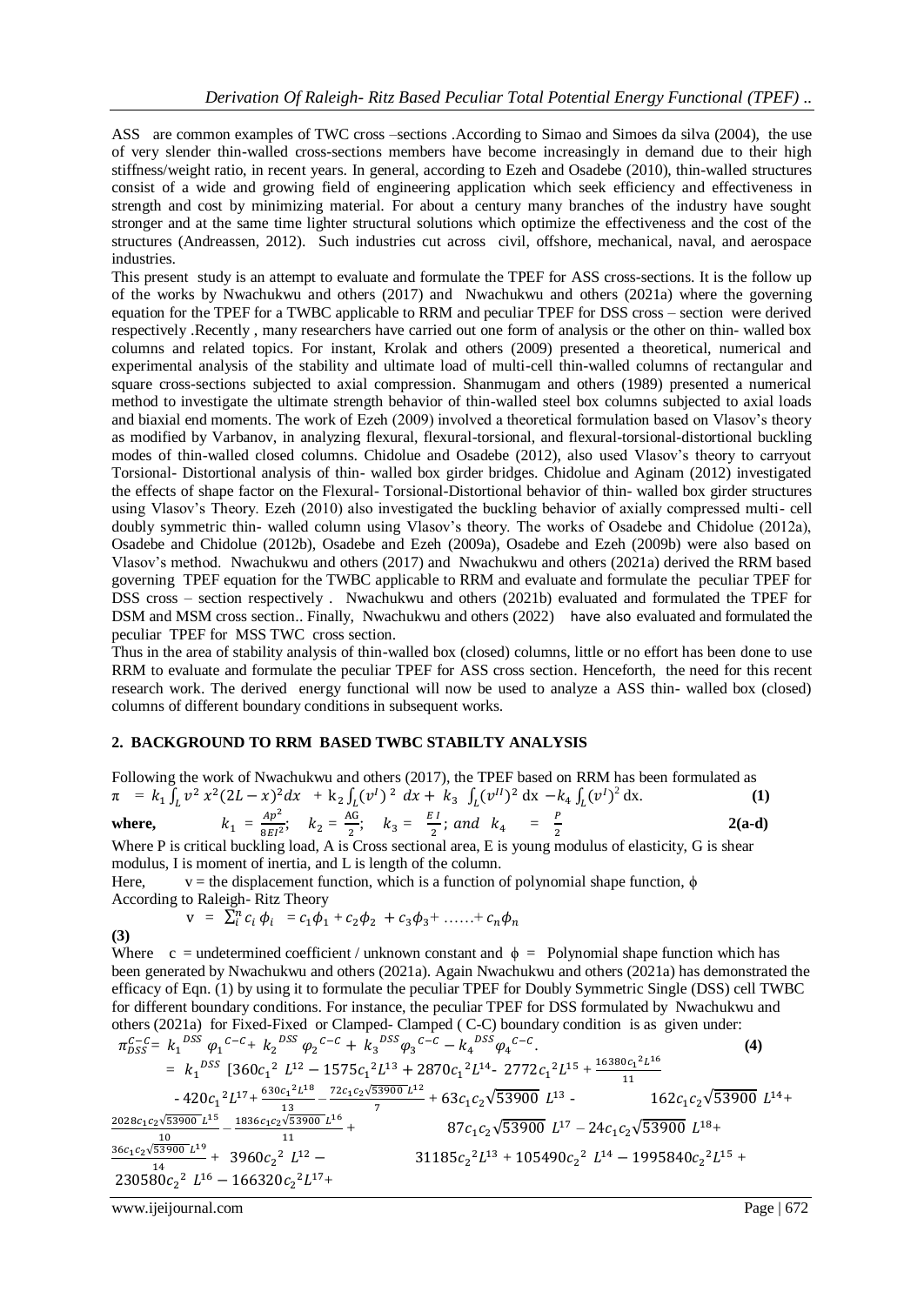$$
+ k_2^{DSS} \left[840c_1^2L^1e^8 - 17820c_2^2L^{19} + 1848c_2^2L^{20}\right] + k_2^{DSS} \left[840c_1^2L^2 - 3780c_1^2L^3 + 6552c_1^2L^4 - 5040c_1^2L^5 + 1440c_1^2L^6 \right. \\ \left. - 24c_1c_2\sqrt{53900}L^2 + 171c_1c_2\sqrt{53900}L^3 - 432c_1c_2\sqrt{53900}L^4 + 564c_1c_2\sqrt{53900}L^5 - \\ \left. 360c_1c_2\sqrt{53900}L^6 + 90c_1c_2\sqrt{53900}L^7 + 9240c_2^2L^2 - 83160c_2^2L^3 + 310464c_2^2L^4 - \\ \left. 600600c_2^2L^5 + 633600c_2^2L^6 - 346500c_2^2L^7 + 77000c_2^2L^8\right] + k_3^{DSS} \left[ \frac{2520c_1^2}{L^2} - \frac{8820c_1^2}{L} + 40320c_1^2 - 45360c_1^2L + 18144c_1^2L^2 - \frac{72c_1c_2\sqrt{53900}}{L^2} + \\ \left. - 2592c_1c_2\sqrt{53900} + 4896c_1c_2\sqrt{53900}L - 4320c_1c_2\sqrt{53900}L^2 + \\ \left. 1440c_1c_2\sqrt{53900}L^3 + \frac{27720c_2^2}{L^2} - \frac{332640c_2^2}{L} + 1884960c_2^2 - 5266800c_2^2L + \\ \left. 7650720c_2^2L^2 - 5544000c_2^2L^3 + 1584000c_2^2L^4\right] - k_4^{DSS} \left[840c_1^2
$$

Where  $k_1, k_2, k_3$  and  $k_4$  are all defined in Eqns. 2 (a-d) respectively, but in terms of DSS cross-section. The next section will now examine the evaluation and derivation of peculiar TPEF of ASS TWBC cross-section.

## **3. EVALUATION AND DERIVATION OF TPEF FOR ASS TWBC CROSS-SECTION**

## **3.1. EVALUATION OF ASS CROSS- SECTIONAL PROPERTIES**

Evaluat ion of the cross sectional properties here implies determining the Cross- Sectional Area for ASS,  $A^M$ and its Moment of Inertia, IASS. An ASS thin walled box column cross section is shown in Fig.1.



**Fig.1: An ASS thin-walled box column cross section**

## (a).CROSS- SECTIONAL AREA,  $A^{ASS}$  AND CENTROID.

Applying the same thin- walled assumptions we have in Fig.2 as follows:<br> $\frac{2a}{a}$ 



**Fig.2 : Thin – Walled Assumption for ASS**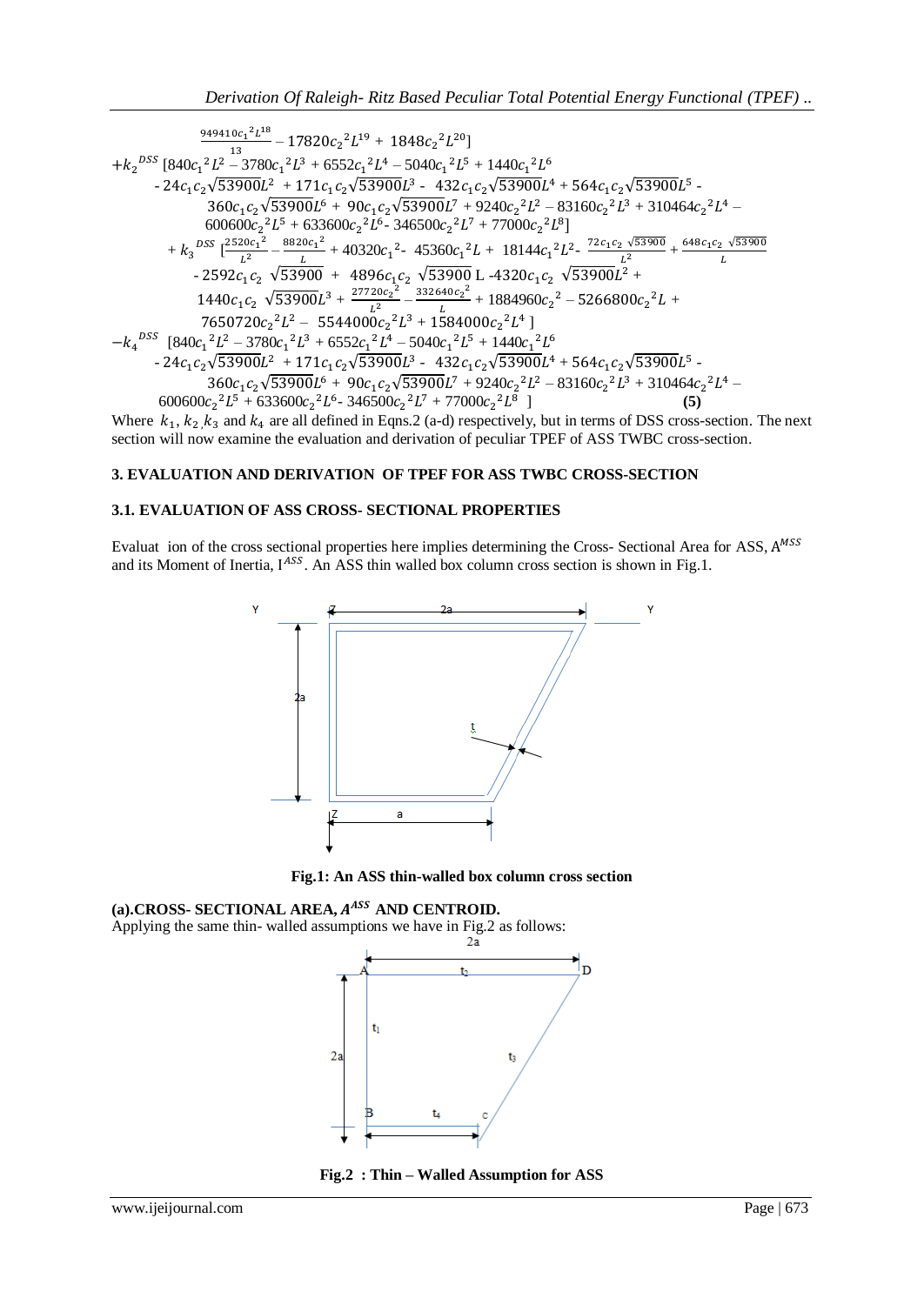From Fig 2 ,

CD = 
$$
\sqrt{a^2 + (3a)^2}
$$
 =  $\sqrt{5a^2}$  =  $a\sqrt{5}$  (6)

The centroid, cross- sectional area, and moment of inertia are evaluated in Table 1.

| Section       | ᠊ᢌ                                  | $\bar{Z}_i$                         | A                        | $1_{Yci}$                | $_{Izci}$                    |
|---------------|-------------------------------------|-------------------------------------|--------------------------|--------------------------|------------------------------|
|               | $\theta$                            | $2\boldsymbol{a}$<br>$\overline{2}$ | 2at                      | $(2a)^3t$<br>12          | $(t)^3 2a$<br>1 າ            |
| $\mathcal{D}$ | 2a<br>$\overline{2}$                | $\Omega$                            | 2at                      | $(2a)^3t$                | $(t)^3 2a$                   |
| $\mathcal{R}$ | $\theta$                            | $-a\sqrt{5}$                        | at $\sqrt{5}$            | $(a\sqrt{5})^3t$         | $(t)^3 a\sqrt{5}$            |
| 4             | а<br>2                              | $\Omega$                            | at                       | (a) <sup>3</sup> t<br>12 | $(t)^3 a$<br>12 <sub>1</sub> |
| <b>SUM</b>    | 3a<br>$\bar{y}_i$<br>$\overline{2}$ | $a\sqrt{5}$<br>2a<br>$\bar{z_i}$    | $A_i = 5at + at\sqrt{5}$ |                          |                              |

| Table 1: Centroid, Cross- Sectional Area and moment of inertia for ASS |  |
|------------------------------------------------------------------------|--|
|------------------------------------------------------------------------|--|

Thus 
$$
A^{ASS} = \sum A_i = 5at + at\sqrt{5} = 7.236at
$$
 (7)  
\n $\bar{y}_G = 1.5a$  and  $\bar{z}_G = -1.12a$  (7)  
\n8(a-b)

#### **b. MOMENT OF INERTIA,**

Since there is no axis of symmetry, the moment of inertia will be based on

 $I_{\gamma z}$ .. Using thin – walled assumption,  $I_{YZ} = I_{YZ1} + I_{YZ2} + I_{YZ3} +$ Where  $I_{YZ1} = I_{Yc1} * I_{Zc1} + A_1[-(\bar{z}_i - \bar{z}_G)] - \bar{Y}_G$  $=\frac{(2a)^3}{12}$  $rac{a)^3t}{12} * \frac{(t)^3}{12}$  $\frac{1}{12}$  + 2at [-(1.12a – a)][-1.5a] =  $\frac{(2a)^3}{12}$  $\frac{a)^3t}{12} * \frac{(t)^3}{12}$  $\frac{f^2 Z a}{12} + 0.36a^3$  **(9)** By thin – walled assumption  $(2a)^3$  $rac{a)^3t}{12} * \frac{(t)^3}{12}$  $\frac{1}{12} \approx 0$ Thus  $I_{YZ1} = 0.36a^3$  $t \tag{10}$ Similarly,  $I_{YZ2} = I_{Yc1} * I_{Zc1} + A_2[(\bar{Y}_2 - \bar{Y}_G)[\bar{Z}_G]] = 2at[1.12a][1.5a - a] = 1.12a^3$  **(11)** Again  $I_{YZ3} = A_3[-(\bar{Z}_3 - \bar{Z}_G)][-\bar{Y}_G]]$  =  $at\sqrt{5} [-(\frac{a\sqrt{3}}{2} - 1.12a)][-1.5a] = 0$  (12) And finally,  $I_{VZ4} = A_4 [ (\bar{Y}_4 - \bar{Y}_G)][\bar{Z}_G ]$   $= at [1.12a][1.5a - 0.5a] = 1.12a^3$ **(13)**

Thus, 
$$
I^{ASS} = I_{YZ} = 2.60a^3 t
$$
 (14)

### **3.2. DERIVATION OF TPEF FOR ASS DIFFERENT BOUNDARY CONDITION CASES**

#### **(a).CASE 1: PINNED-PINNED(S-S)- ASS TWBC.**

The total potential energy functional (TPEF) for ASS-[S-S] thin-walled box column (TWBC),  $\pi_{ASS}^{S-S}$  can be formulated as follows:

$$
\pi_{ASS}^{S-S} = k_1{}^{ASS} \varphi_1{}^{S-S} + k_2{}^{ASS} \varphi_2{}^{S-S} + k_3{}^{ASS} \varphi_3{}^{S-S} - k_4{}^{ASS} \varphi_4{}^{S-S}
$$
\n
$$
= k_1{}^{ASS} \left[ 24c_1{}^2 L^{10} - 60c_1{}^2 L^{11} + \frac{390c_1{}^2 L^{12}}{7} - 10c_1{}^2 L^{13} + \frac{10c_1{}^2 L^{14}}{3} - \frac{8c_1c_2\sqrt{6300} L^{10}}{5} + \frac{20c_1c_2\sqrt{6300} L^{11}}{5} + \frac{74c_1c_2\sqrt{6300} L^{12}}{7} + 8c_1c_2\sqrt{6300} L^{13}
$$
\n
$$
= \frac{26c_1c_2\sqrt{6300} L^{14}}{9} + \frac{2c_1c_2\sqrt{6300} L^{15}}{5} + \frac{16c_1{}^2 L^{13}}{2} + \frac{16c_1c_2\sqrt{6300} L^{14}}{2} + \frac{3390c_2{}^2 L^{14}}{3} - 588c_2{}^2 L^{15} + \frac{5390c_2{}^2 L^{14}}{3} - 588c_2{}^2 L^{15} + \frac{5390c_2{}^2 L^{14}}{3} - 588c_2{}^2 L^{15} + \frac{16c_2{}^2 L^{16}}{3} + \frac{16c_2{}^2 L^{17}}{3} + \frac{5390c_2{}^2 L^{14}}{3} - 588c_2{}^2 L^{15} + \frac{16c_2{}^2 L^{18}}{3} + \frac{16c_2{}^2 L^{19}}{3} - 588c_2{}^2 L^{15} + \frac{16c_2{}^2 L^{10}}{3} - 588c_2{}^2 L^{15} + \frac{16c_2{}^2 L^{16}}{3} + \frac{16c_2{}^2 L^{17}}{3} - 588c_2{}^2 L^{18} + \frac{16c_2{}^2 L^{18}}
$$

$$
+ k_2 \frac{\text{ASS}}{30c_1^2} - 60c_1^2 L + 40c_1^2 L^2 - 2 c_1 c_2 \sqrt{6300}
$$
  
+8 c<sub>1</sub>c<sub>2</sub>  $\sqrt{6300} L - 12c_1 c_2 \sqrt{6300} L^2 + 6 c_1 c_2 \sqrt{6300} L^3$   
+210c<sub>2</sub><sup>2</sup> - 1260c<sub>2</sub><sup>2</sup>L + 3360c<sub>2</sub><sup>2</sup>L<sup>2</sup> - 3780c<sub>2</sub><sup>2</sup>L<sup>3</sup> + 1512c<sub>2</sub><sup>2</sup>L<sup>4</sup>]  
+ k<sub>3</sub><sup>ASS</sup>  $\left[\frac{120c_1^2}{L^2} - \frac{24 c_1 c_2 \sqrt{6300}}{L^2} + \frac{24 c_1 c_2 \sqrt{6300}}{L} + \frac{7560c_2^2}{L^2} - \frac{15120c_2^2}{L} + 10080c_2^2\right]$ 

www.ijeijournal.com Page | 674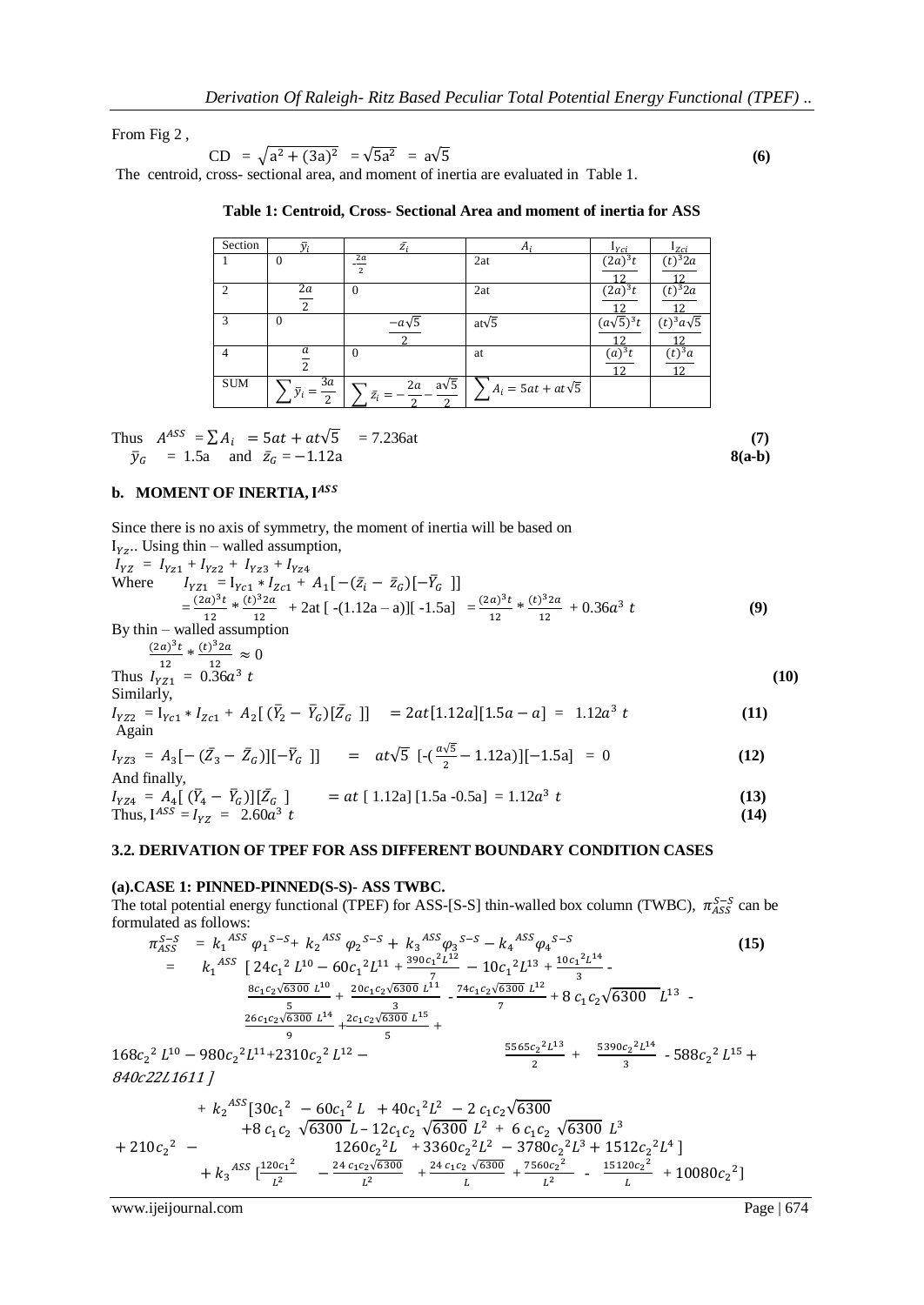$^{ASS}$  [30c, <sup>2</sup> = 60c, <sup>2</sup> I + 40c, <sup>2</sup>I<sup>2</sup>  $+8 c_1 c_2 \sqrt{6300} L - 12 c_1 c_2 \sqrt{6300} L^2 + 6 c_1 c_2 \sqrt{6300} L^3 + 210 c_2^2 - 1260 c_2^2$  $+ 3360c_2^2L^2 - 3780c_2^2L^3 + 1512c_2^2L^4$ ] (16)

Where

$$
k_1^{ASS} = \frac{A^{ASS}p^2}{8EI^2(ASS)}, \quad k_2^{ASS} = \frac{A^{ASS}G}{2}, k_3^{ASS} = \frac{EI^{ASS}}{2} \& \quad k_4^{ASS} = \frac{P}{2}
$$
17(a-d)  

$$
A^{ASS} \text{ and } I^{ASS} \text{ are defined in Eqns. (7) and (13) respectively.}
$$

#### **(b).CASE 2: FIXED-FIXED[C-C]- ASS TWBC.**

The total potential energy functional for ASS-
$$
[C-C]
$$
 thin-walled box column can be obtained as follows:  
\n
$$
\pi_{AS}^{c-C} = k_1^{ASS} \varphi_1^{c-C} + k_2^{ASS} \varphi_2^{c-C} + k_3^{ASS} \varphi_3^{c-C} - k_4^{ASS} \varphi_4^{c-C}
$$
\n
$$
= k_1^{ASS} [360c_1^2 L^{12} - 1575c_1^2 L^{13} + 2870c_1^2 L^{14} - 2772c_1^2 L^{15} + \frac{16380c_1^2 L^{16}}{11}
$$
\n
$$
-420c_1^2 L^{17} + \frac{630c_1^2 L^{18}}{13} - \frac{72c_1c_2\sqrt{53900} L^{18}}{10} - \frac{1836c_1c_2\sqrt{53900} L^{18}}{10} - \frac{1836c_1c_2\sqrt{53900} L^{16}}{11}
$$
\n
$$
87c_1c_2\sqrt{53900} L^{14} - 24c_1c_2\sqrt{53900} L^{18} + \frac{36c_1c_2\sqrt{53900} L^{16}}{10} + \frac{10}{10} + \frac{36c_1c_2\sqrt{53900} L^{16}}{11}
$$
\n
$$
87c_1c_2\sqrt{53900} L^{17} - 24c_1c_2\sqrt{53900} L^{18} + \frac{36c_1c_2\sqrt{53900} L^{16}}{11}
$$
\n
$$
87c_1c_2\sqrt{53900} L^{17} - 24c_1c_2\sqrt{53900} L^{18} - \frac{1836c_1c_2\sqrt{53900} L^{16}}{11}
$$
\n
$$
80c_2^2 L^{16} - 166320c_2^2 L^{13} + 105490c_2^2 L^{14} - 1995840c_2^2 L^{15} + 230580c_2^2 L^{16} - 166320c_2^2 L^{13} + 10320c_
$$

## **©.CASE 3: FIXED-PINNED[C-S]- ASS TWBC**

The total potential energy functional for ASS-[C-S] thin-walled box column can be obtained as follows:  
\n
$$
\pi_{ASS}^{C-S} = k_1{}^{ASS} \varphi_1{}^{C-S} + k_2{}^{ASS} \varphi_2{}^{C-S} + k_3{}^{ASS} \varphi_3{}^{C-S} - k_4{}^{ASS} \varphi_4{}^{C-S}
$$
\n
$$
= k_1{}^{ASS} \left[\frac{22680c_1^2 L^{12}}{133} - \frac{98280c_1^2 L^{13}}{152} + \frac{174510c_1^2 L^{14}}{171} - \frac{162540c_1^2 L^{15}}{190} + \frac{162540c_1^2 L^{15}}{190} + \frac{22680c_1^2 L^{14}}{928} - \frac{21660c_1^2 L^{17}}{247} + \frac{45520c_1^2 L^{18}}{247} - \frac{216}{7} c_1 c_2 \frac{\sqrt{53900}}{\sqrt{4693}} L^{12} + \frac{10728}{8} c_1 c_2 \frac{\sqrt{53900}}{\sqrt{4693}} L^{13} - \frac{39078}{9} c_1 c_2 \frac{\sqrt{53900}}{\sqrt{4693}} L^{14} + \frac{58500}{10} c_1 c_2 \frac{\sqrt{53900}}{\sqrt{4693}} L^{15} - \frac{44640}{11} c_1 c_2 \frac{\sqrt{53900}}{\sqrt{4693}} L^{16} + \frac{18000}{122} c_1 c_2 \frac{\sqrt{53900}}{\sqrt{4693}} L^{17} - \frac{3546}{13} c_1 c_2 \frac{\sqrt{53900}}{\sqrt{4693}} L^{18} + \frac{252}{14} c_1 c_2 \frac{\sqrt{53900}}{\sqrt{4693}} L^{19} + \frac{27720c_2^2 L^{12}}{1729} - \frac{2633400c_2^2 L^{13}}{1976} + \frac{66784410c_2^2 L^{14}}{2223} - \frac{2470}{2470} + \frac{255260
$$

www.ijeijournal.com Page | 675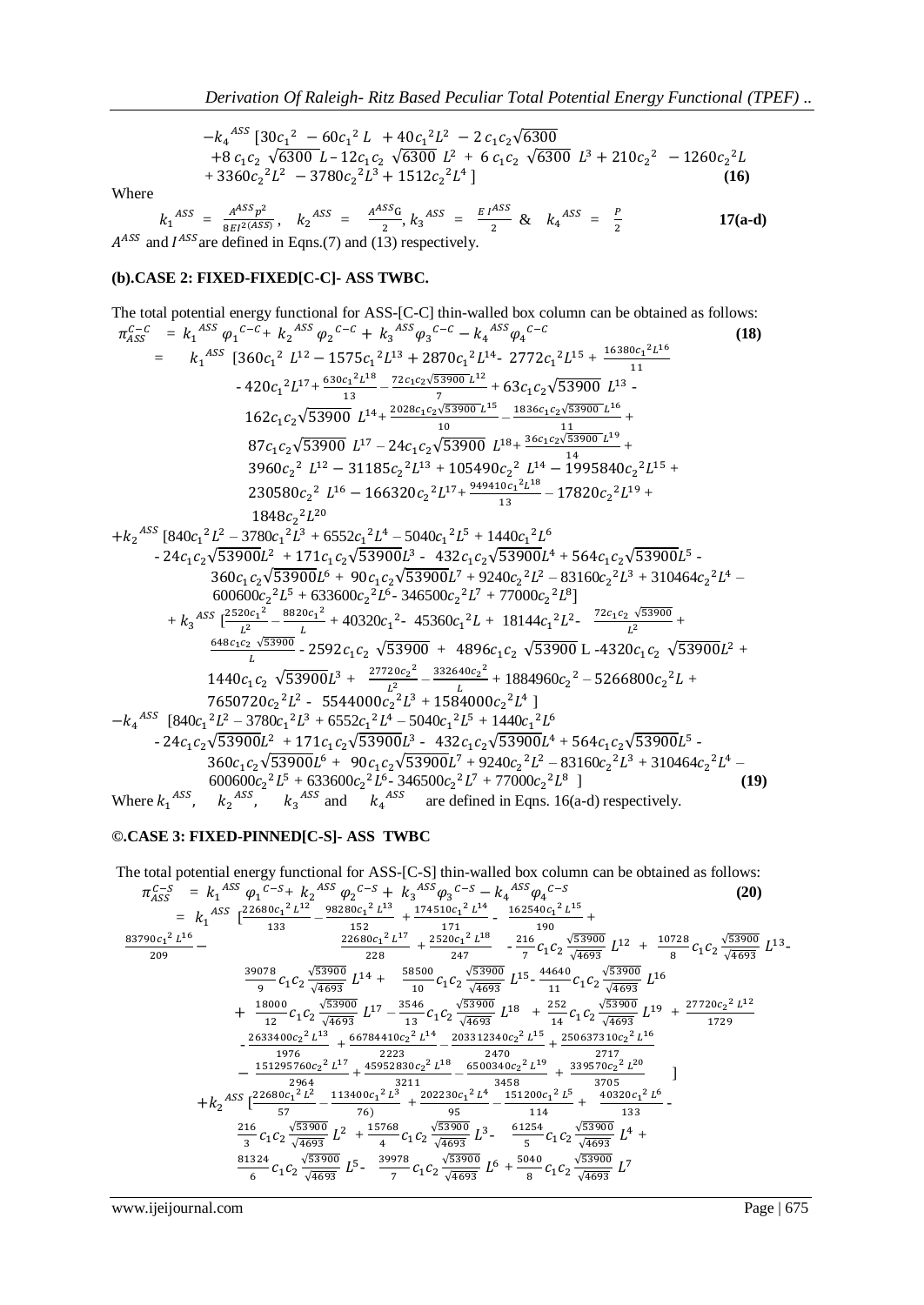$$
+\frac{27720c_2^2L^2}{741}-\frac{3908520c_2^2L^3}{988}+\frac{143497970c_2^2L^4}{1235}-\frac{415273320c_2^2L^5}{1482}+\frac{379861020c_2^2L^6}{1729}-\frac{102841200c_2^2L^7}{1976}+\frac{8489250c_2^2L^8}{2223}\n+ k_3 \frac{122680c_1^2}{19L^2}-\frac{226800c_1^2}{38L}+\frac{748440c_1^2^2}{57}-\frac{907200c_1^2L}{76}+\frac{362880c_1^2L^2}{36280c_1^2L^2}\n- \frac{216}{L^2}c_1c_2\frac{\sqrt{53900}}{\sqrt{4693}}+\frac{31536}{2L}c_1c_2\frac{\sqrt{53900}}{\sqrt{4693}}-\frac{221832}{3}c_1c_2\frac{\sqrt{53900}}{\sqrt{4693}}+\frac{480384}{4}c_1c_2\frac{\sqrt{53900}}{\sqrt{4693}}L^2+\frac{24640c_2^2}{247L^2}-\frac{7817040c_2^2}{2494L}+\frac{5668731240c_2^2}{6} -\frac{2489699520c_2^2L}{1235} \n+ \frac{24640c_2^2}{247L^2}-\frac{7817040c_2^2}{2494L}+\frac{568731240c_2^2}{2415}+\frac{3153828000c_2^2L^4}{151200c_1^2L^5}]\n- k_4 \frac{485 \left[\frac{22680c_1^2L^2}{57}-\frac{113300c_1^2L^8}{76}\right] +\frac{1325 \left[ \frac{221832}{44693} \right] L^2}{76}+\frac{1482 \left[ \frac{221832}{44693} \right]
$$

Where  $k_1^A$  $\overline{A}$  $\overline{A}$ ,  $k_{2}$ ,  $k_{3}$  and are defined in Eqns.16 (a-d) respectively.

#### **4. CONCLUSIONS**

In this study, Raleigh –Ritz Method (RRM) of structural stability TPEF formulation was presented. The study was able to evaluate cross sectional properties of ASS cross sections, which are moment of Inertia and cross sectional area, given in Eqns.(7) and (14). The study also formulated peculiar TPEF for ASS cross-section. The formulated Raleigh- Ritz based ASS TPEF given in Eqns.(16), (19) and (21) are found handy and convenient to be used in the bulking/stability analysis of ASS TWBC cross- section. . The Raleigh- Ritz based formulated TPEF equations are also found suitable, handy and simple to be used in the Flexural(F) , Flexural-Torsional(FT) and Flexural- Torsional- Distortional(FTD) buckling/stability analysis of ASS cell TWBC crosssection where data obtained (critical bulking loads) will be compared with the works of other authors in subsequent papers. The Raleigh- Ritz based formulated TPEF equations are found suitable, handy and simple to be used in the Flexural(F) , Flexural- Torsional(FT) and Flexural- Torsional- Distortional(FTD) buckling/stability analysis of MSS cell TWBC cross-section where data obtained (critical bulking loads) will be compared with the works of other authors in subsequent papers

#### **5. REFERENCE**

- [1]. Andreassen, M.J (2012): Distortional Mechanics of Thin- Wall Structural Elements, A Ph.D Thesis, Department of Civil Engineering, Technical University of Denmark.
- [2]. Bazant, Z.P. (2000): Structural Stability, International Journal of solids and Structures, Vol.37, Pp 55-67
- [3]. Chen, W.F. and Lui, E.M.(1987):Structural Stability(Theory and Implementation), Elsevier Science Publishing Co. Ltd, USA.
- [4]. Chidolue, C.A. and Aginam, C.H.(2012):"Effects Of Shape Factor On The Flexural- Torsional Distortional Behavior Of Thin-Walled Box- Girder Structures"; International Journal Of Engineering And Advanced Technology(IJEAT), Vol.1,No. 5, Pp 469 - 479.
- [5]. Chidolue, C.A. and Osadebe, N.N.(2012):" Flexural- Torsional Behavior Of Thin- Walled Monosymmetric Box- Girder Structure**s";** International Journal Of Engineering Sciences And Emerging Technologies, Vol.2,No. 2, Pp11 -19.
- [6]. Ezeh, J.C. (2009): "Stability of Axially Compressed Multi-Cell Thin-Walled Closed Column", Phd Thesis, University of Nigerian Nsukka.
- [7]. Ezeh, J.C .(2010):"Buckling Behavior of Axially Compressed Multi-Cell Doubly Symmetric Thin-Walled Column using Vlasov's Theory", International Journal of Engineering, Vol.4, No.2, Pp 179-194.
- [8]. Ezeh, J.C. and Osadebe , N.N. (2010): Comparative Study of Vlasov and Euler Instabilities Of Axially Compressed Thin-Walled Box Columns, Nigerian Journal of Technology, Vol.29, No.1 Pp 66-77.
- [9]. Krolak, M: Kowal-Michalska, K; Mania, R.J and Swinlarski, J, (2009): "Stability and Loadcarrying Capacity of Multi-Cell Thin-Walled Columns of Rectangular Cross-Sections"; Journal of Theoretical and Applied Mechanics Vol. 47, No.2 Pp 456-456.
- [10]. Mohri, F, Bouzerira, C; and Potier-Ferry, M (2008): Lateral Buckling of thin-Walled Beam-Column Elements Under Combined Axial and Bending Loads; Thin-Walled Structures, Vol.46, Pp 290-302.
- [11]. Murray, N.W. (1984): Introduction to the Theory of Thin- Walled Structures; Oxford University Press, New York.
- [12]. Nwachukwu, K.C**.**, Ezeh, J.C., Thomas, B., Okafor, M. and Okodugha, D.A. (2017): Formulation of The Total Potential Energy Functional For A Thin- Walled Box Column Applicable To Raleigh- Ritz Method, Researchjournal's Journal of Civil Engineering, vol. 3, No. 2